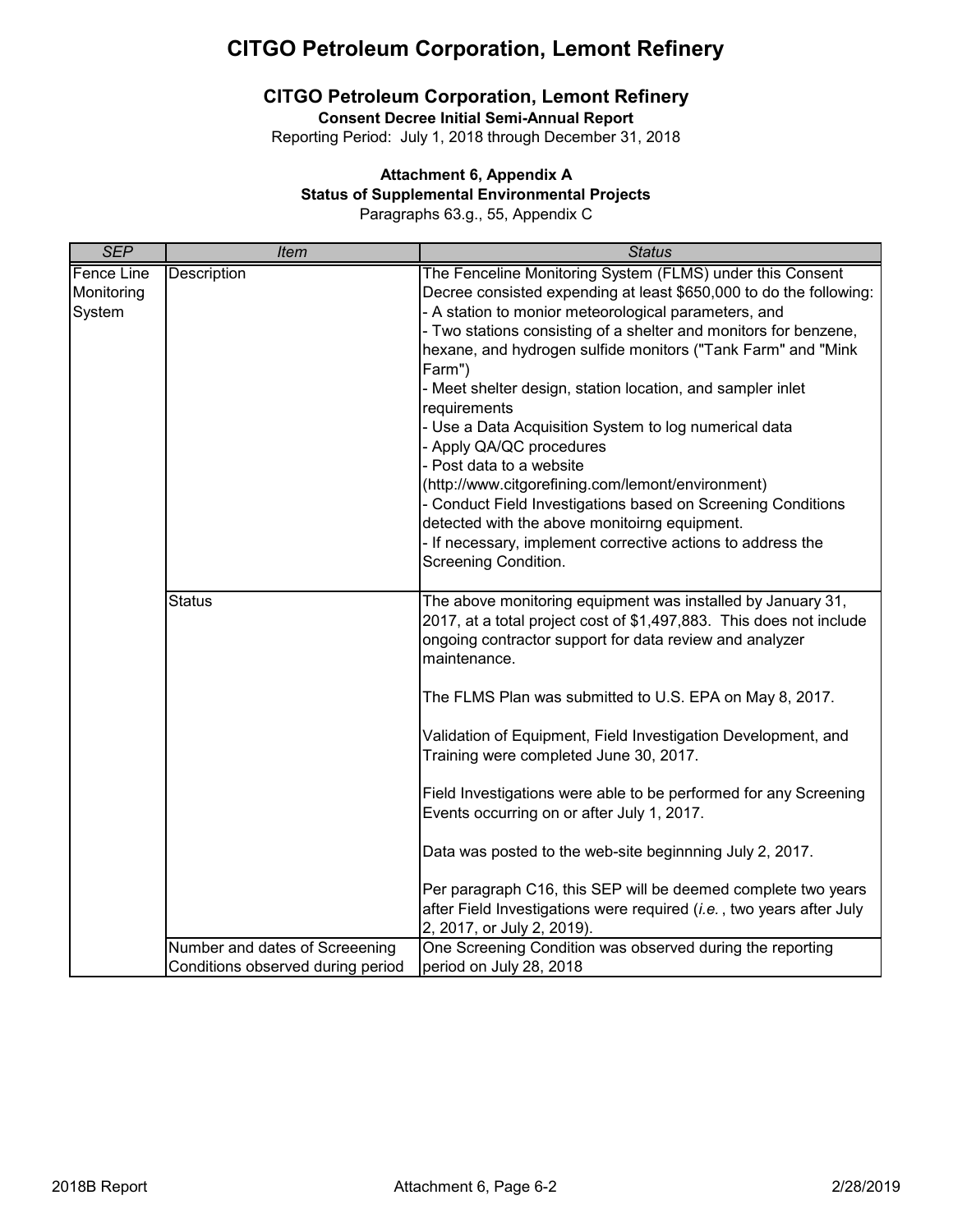## **CITGO Petroleum Corporation, Lemont Refinery**

**Consent Decree Initial Semi-Annual Report**

Reporting Period: July 1, 2018 through December 31, 2018

#### **Attachment 6, Appendix A**

#### **Status of Supplemental Environmental Projects**

Paragraphs 63.g., 55, Appendix C

| SEP        | ltem                                 | <b>Status</b>                                                     |
|------------|--------------------------------------|-------------------------------------------------------------------|
| Fence Line | Per Paragraph C24.b.,                |                                                                   |
| Monitoring | For each observed Screening          |                                                                   |
| System     | Condition, the following are         |                                                                   |
|            | provided:                            |                                                                   |
|            | - Detailed summary                   | See Attachment 6A.1                                               |
|            | - Associated Field Investigation     | See Attachment 6A.2                                               |
|            | - Findings of Compliance Status      | Screening Condition was attributed to a maintenance activity at   |
|            | Determination                        | the Solvent Truck Rack (Unit 338). The rack was idle at the time. |
|            |                                      | Complete the maintenance. Review maintenance procedures           |
|            | - Corrective Action                  | See Attachment 6A.3.                                              |
|            | - FLMS measurement data              | See Attachment 6A.4.                                              |
|            | - Narrative description of IR Camera |                                                                   |
|            | gas imaging                          | See Attachment 6A.2.                                              |
|            | - Portable PID data                  | See Attachment 6A.3.                                              |
|            | - Process and operational data       | The maintenance was completed the same day as the screening       |
|            | - Actions taken                      | condition was observed. Review maintenance procedures.            |
|            |                                      |                                                                   |
|            |                                      |                                                                   |
|            |                                      |                                                                   |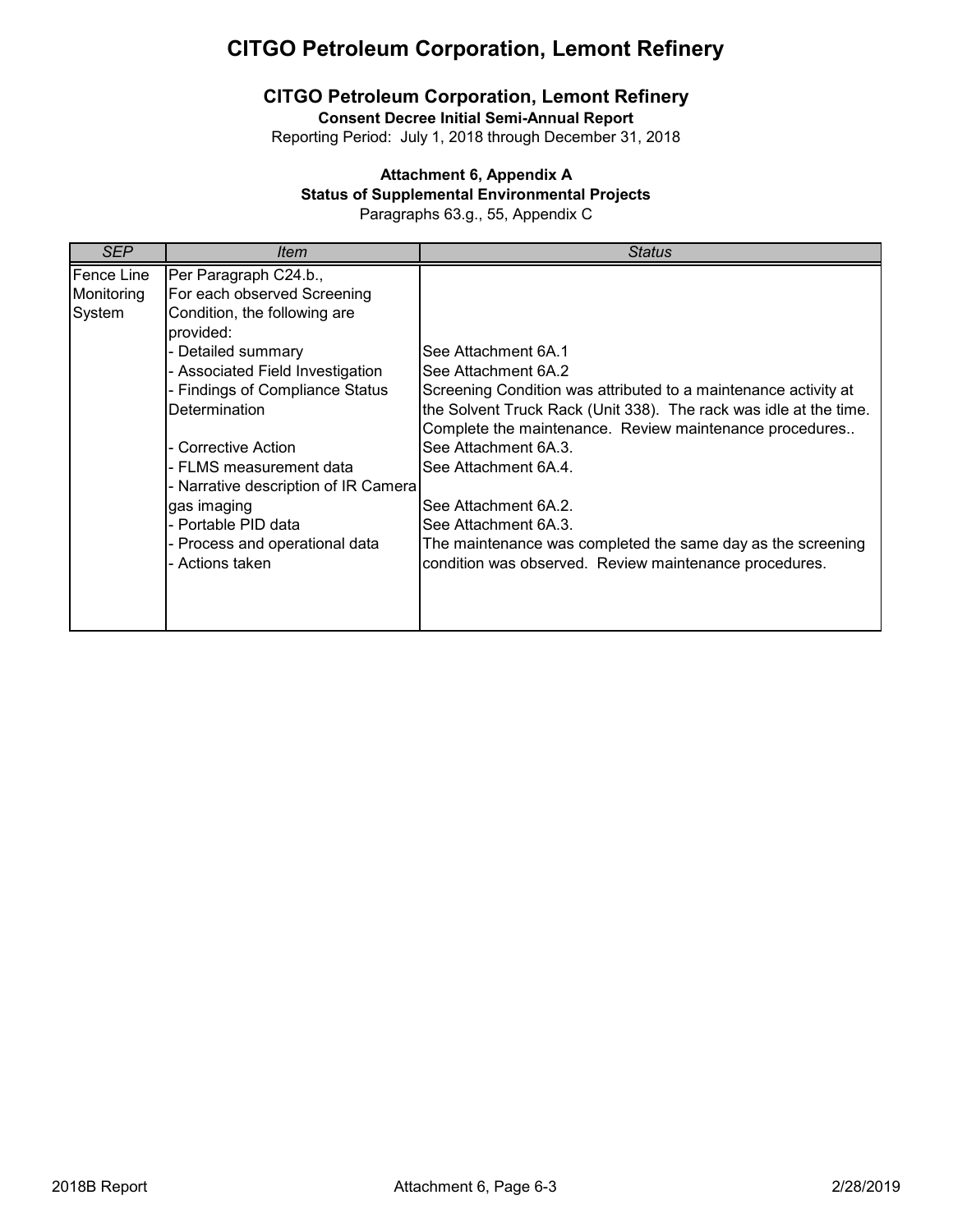**Consent Decree Initial Semi-Annual Report**

Reporting Period: July 1, 2018 through December 31, 2018

#### **Attachment 6, Appendix A.1 Detailed Summary of Screening Condition** Paragraphs 63.g., 55, Appendix C.24.b.

| Date/Time Screening         |                                                                                           |  |  |  |  |
|-----------------------------|-------------------------------------------------------------------------------------------|--|--|--|--|
| Condition observed          | 7/28/2018 09:01                                                                           |  |  |  |  |
| <b>Detailed Description</b> | On 7/28/2018, at approximately 9:00 a.m., a Screening Condition was observed at the       |  |  |  |  |
|                             | "Mink Farm" analyzer, when the 60-minute average hexane concentration exceeded 15         |  |  |  |  |
|                             | ppb, the wind direction was from 230 to 40 degrees azimuth, clockwise, and the direction  |  |  |  |  |
|                             | azimuth was less than 40 degrees.                                                         |  |  |  |  |
| <b>Associated Field</b>     | See Attachment 6, Appendix A.2.                                                           |  |  |  |  |
| Investigation               |                                                                                           |  |  |  |  |
| Findings of                 | The Field Investigation conducted on 7/29/2018 identified maintenance activities at the   |  |  |  |  |
| <b>Compliance Status</b>    | Solvent Truck Rack (Unit 338) as the most likely cause of the Screening Condition. Except |  |  |  |  |
| Determination               | for maintenance activity, the rack was idle on both 7/28 and 7/29.                        |  |  |  |  |
| <b>Corrective Action</b>    | The maintenance activity was completed on the morning of 7/28. Concentrations dropped     |  |  |  |  |
| <b>FLMS Measurement</b>     | See Attachment 6, Appendix A.3.                                                           |  |  |  |  |
| Data                        |                                                                                           |  |  |  |  |
| Narrative Description       | See Attachment 6, Appendix A.4.                                                           |  |  |  |  |
| of IR camera gas            |                                                                                           |  |  |  |  |
| imaging                     |                                                                                           |  |  |  |  |
| Portable PID data           | See Field Investigation in Attachment 6, Appendix A.2                                     |  |  |  |  |
| Process and                 | See Attachment 6, Appendix A.3                                                            |  |  |  |  |
| <b>Operational Data</b>     |                                                                                           |  |  |  |  |
| Actions taken               | Saturday 7/28/2018:                                                                       |  |  |  |  |
|                             | Screening Condition Detected at Mink Farm analyzer.                                       |  |  |  |  |
|                             | - Wind speed was noted as very low at the time of the condition.                          |  |  |  |  |
|                             |                                                                                           |  |  |  |  |
|                             | Sunday 7/29/2018:                                                                         |  |  |  |  |
|                             | - Field Investigation conducted and Infrared Gas Imaging Camera gas imaging conducted     |  |  |  |  |
|                             | No on-going issues were detected.                                                         |  |  |  |  |
|                             | No emissions observed during gas imaging                                                  |  |  |  |  |
|                             | Reviewed prior day's activity at rack                                                     |  |  |  |  |
|                             | Noted that brief maintenance activitiies were being conducted on Saturday and were        |  |  |  |  |
|                             | completed then. No ongoing maintenance was occuring on Sunday and no further              |  |  |  |  |
|                             | corrective actions were necessary.                                                        |  |  |  |  |
|                             |                                                                                           |  |  |  |  |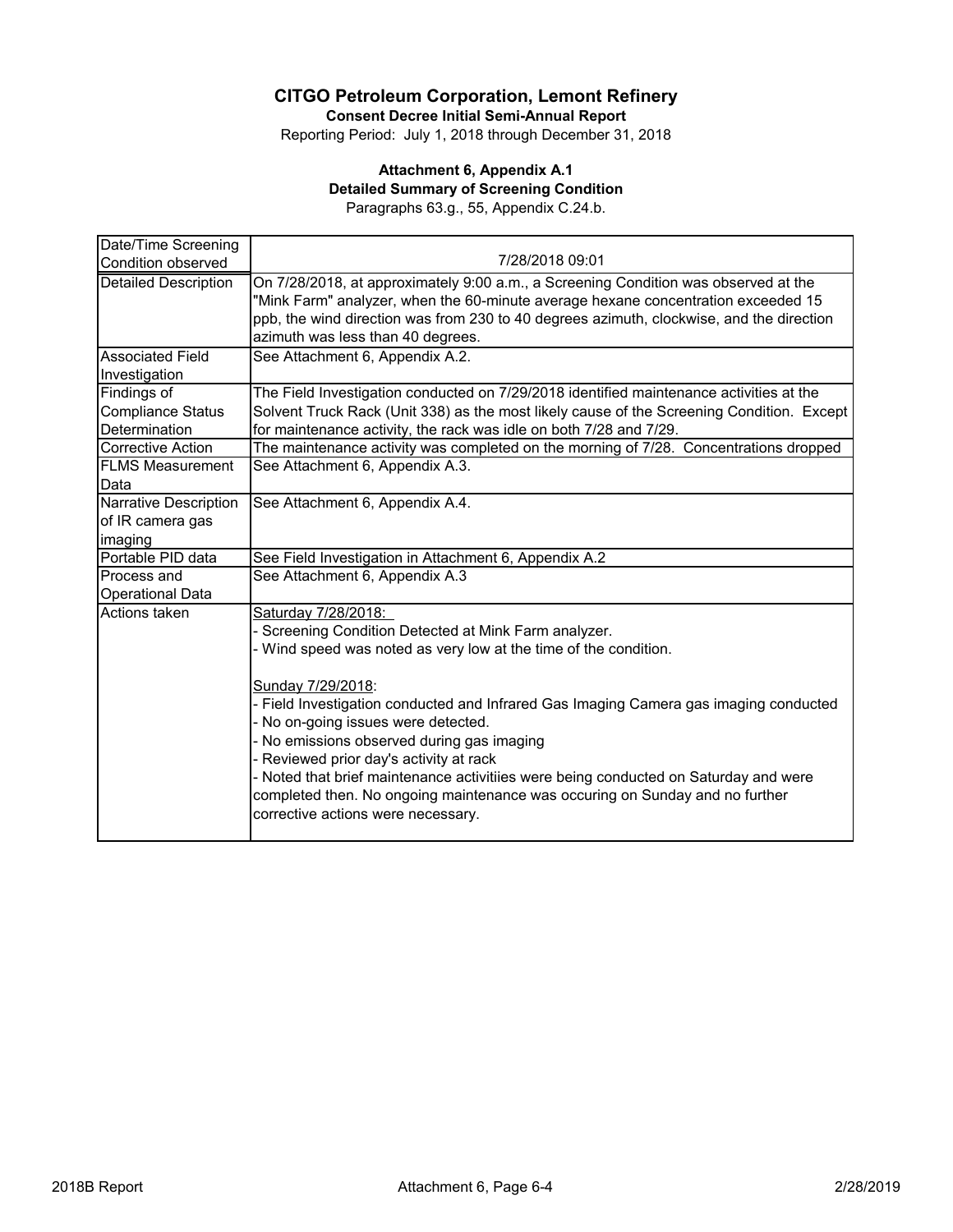**Consent Decree Initial Semi-Annual Report**

Reporting Period: July 1, 2018 through December 31, 2018

**Attachment 6, Appendix A.2 Field Investigation** Paragraphs 63.g., 55, Appendix C.24.b.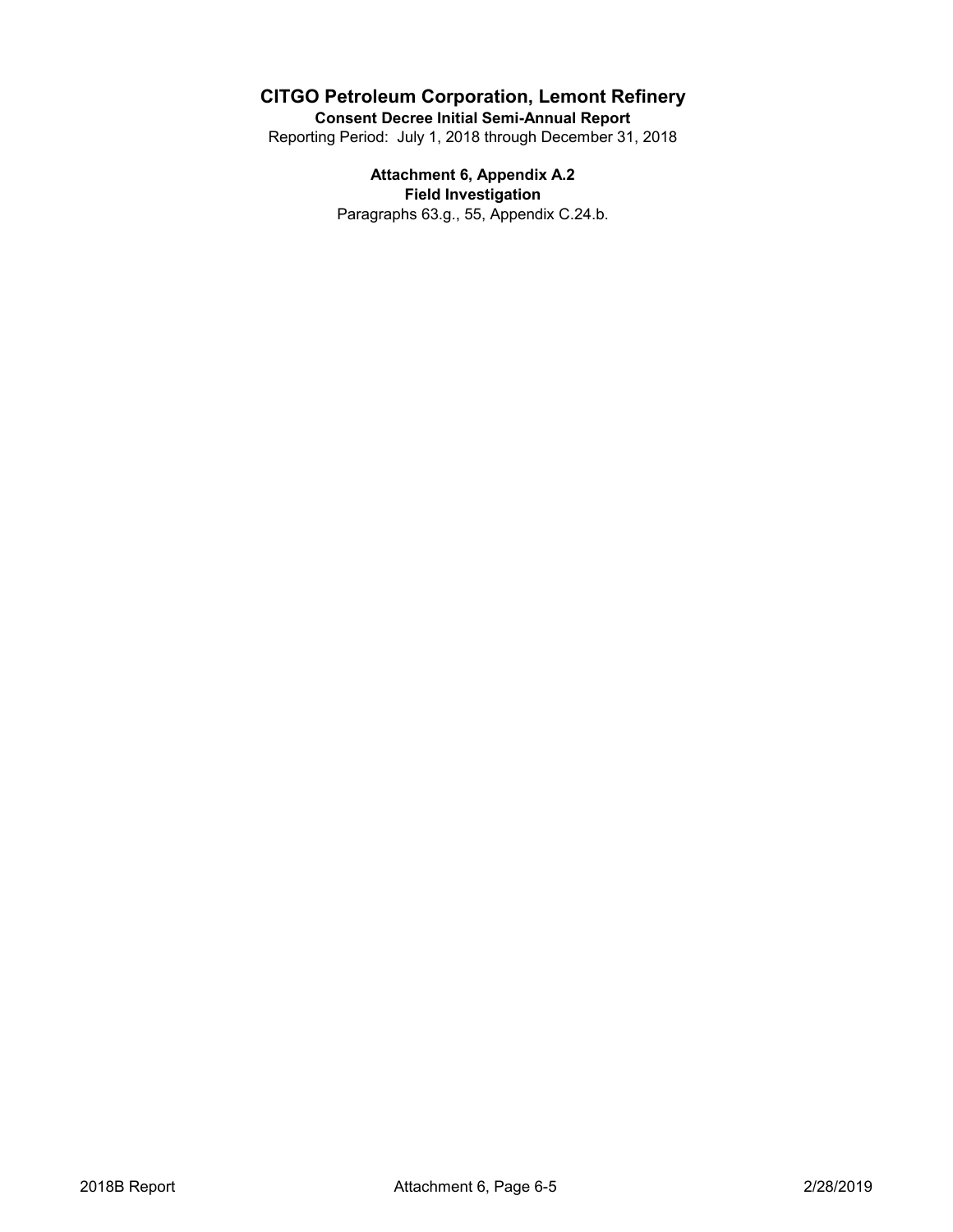## **Field Investigation for Screening Event Hexane at Mink Farm 7-28-2018**

Screening event is listed below; one hour exceeded the 15ppb 1-hour average limit. The hour of exceedance was 9AM.

|               |            |                            |           |                   | <b>Screening Event</b> |                  |                                      |
|---------------|------------|----------------------------|-----------|-------------------|------------------------|------------------|--------------------------------------|
|               |            |                            |           | Mink Farm         | Mink Farm              | <b>Tank Farm</b> | Tank Farm                            |
|               | 60-Minute  | 60-Minute                  | 60-Minute | 60-Minute         | 60-Minute              | 60-Minute        | 60-Minute                            |
|               | Wind Speed | Wind Direction Sigma Theta |           | Benzene (ppb)     | Hexane (ppb)           | Benzene (ppb)    | Hexane (ppb)                         |
| 7/28/18 6:01  | 0.9        | 276.6                      | 20.2      | <b>ND</b>         | <b>ND</b>              |                  | Not Relevant Datal Not Relevant Data |
| 7/28/18 7:01  | 1.0        | 281.0                      | 18.2      | <b>ND</b>         | <b>NDI</b>             |                  | Not Relevant Datal Not Relevant Data |
| 7/28/188:01   | 0.8        | 328.5                      | 18.9      | 1.0               | 10.8                   |                  | Not Relevant Datal Not Relevant Data |
| 7/28/189:01   | 0.6        | 249.1                      | 24.7      | 1.2               | 21.9                   | 2.3              | 3.3                                  |
| 7/28/18 10:01 | 1.2        | 337.0                      | 53.1      | Not Relevant Data | Not Relevant Data      |                  | Not Relevant Data Not Relevant Data  |
| 7/28/18 11:01 | 2.3        | 291.3                      | 38.0      | <b>ND</b>         | <b>NDI</b>             |                  | Not Relevant Data Not Relevant Data  |
| 7/28/18 12:01 | 2.2        | 300.1                      | 44.5      | Not Relevant Data | Not Relevant Datal     |                  | Not Relevant Datal Not Relevant Data |
| 7/28/18 13:01 | 2.5        | 327.1                      | 38.9      | <b>ND</b>         | <b>NDI</b>             |                  | Not Relevant Data Not Relevant Data  |
| 7/28/18 14:01 | 2.3        | 291.9                      | 39.4      | <b>ND</b>         | <b>NDI</b>             |                  | Not Relevant Data Not Relevant Data  |
| 7/28/18 15:01 | 1.8        | 255.9                      | 68.7      | Not Relevant Data | Not Relevant Data      |                  | Not Relevant Data Not Relevant Data  |
| 7/28/18 16:01 | 2.3        | 261.6                      | 33.9      | <b>ND</b>         | <b>ND</b>              | ND.              | <b>ND</b>                            |
| 7/28/18 17:01 | 2.9        | 263.7                      | 30.2      | <b>ND</b>         | <b>ND</b>              | <b>ND</b>        | <b>ND</b>                            |
| 7/28/18 18:01 | 3.4        | 251.4                      | 24.3      | <b>ND</b>         | <b>ND</b>              | 1.0              | 1.5                                  |
| 7/28/18 19:01 | 3.8        | 246.6                      | 20.9      | <b>ND</b>         | <b>ND</b>              | <b>ND</b>        | 1.8                                  |
|               |            |                            |           |                   |                        |                  |                                      |

Shift Superintendent made notification 9AM on7/28/18 that there was an exceedance of this limit. The Field Investigation was delayed until the following morning, based on the following:

- The elevated readings of hexane lasted 1 hour and returned to normal levels when the maintenance activity ceased
- Suspected maintenance activity had been completed
- On-site personnel closely monitored FLMS data to ensure the issue had been mitigated

Based on the wind direction at the time of the spike and the known maintenance activity occurring at the Solvent Truck Rack, the Field Investigation focused on that location.

- Elevated PID readings were found at several components (549 ppb max) and those components were checked for leaks by Method 21.
	- o Method 21 monitoring did not discover any leaks above the threshold as defined in the applicable regulations.
	- o Reading of 3553 ppm on a heavy liquid component found and attributed to the use of a lubricant (Pb Blaster) in order to operate the valves during the maintenance activity
	- o Monitoring captured in LeakDAS
- IR camera scans of the truck rack components were completed.
	- o The IR camera did not show any visible emissions.
	- o Recordings saved.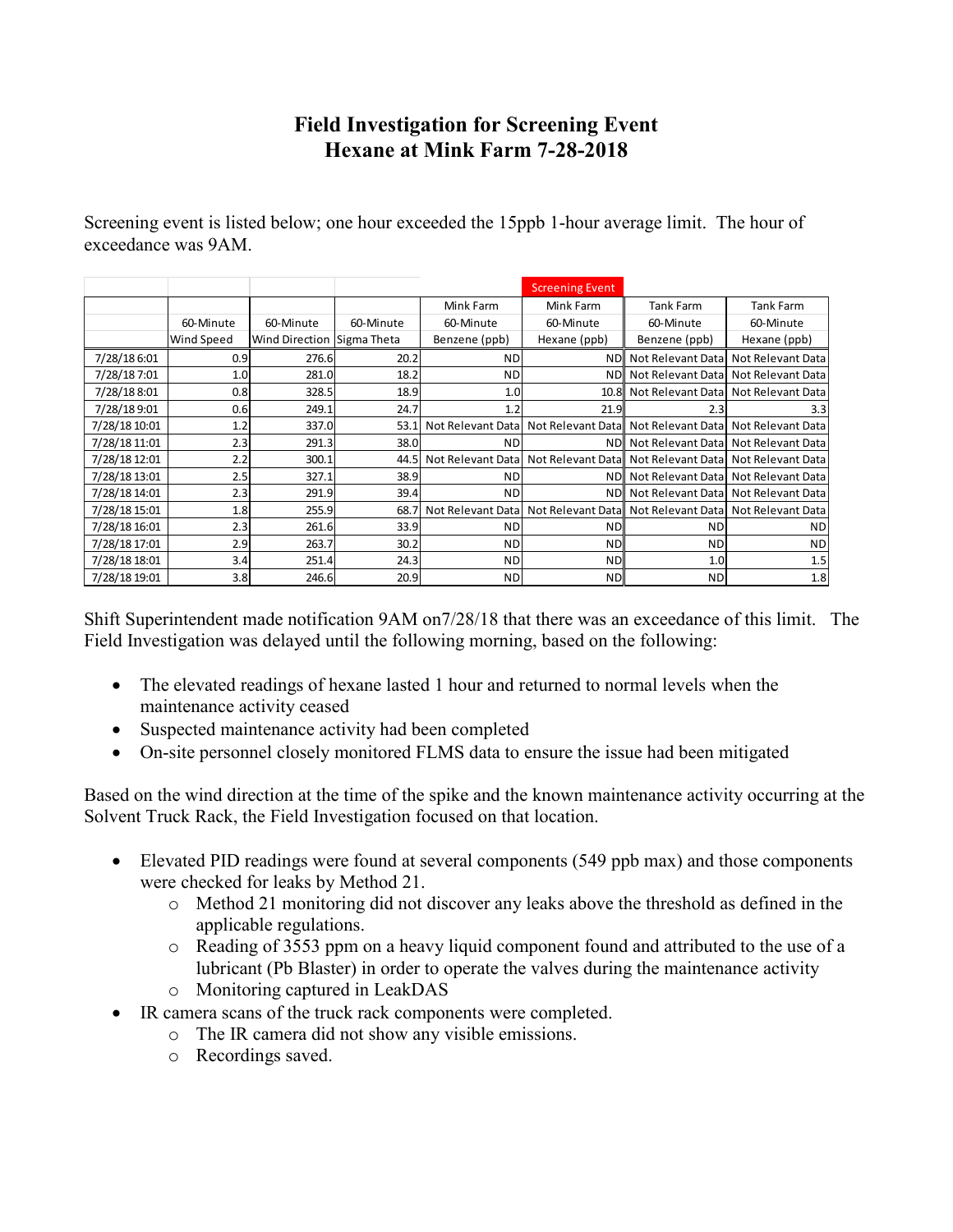**Consent Decree Initial Semi-Annual Report**

Reporting Period: July 1, 2018 through December 31, 2018

#### **Attachment 6, Appendix A.3. Screening Event FLMS Data and Process and Operational Data**

Paragraphs 63.g., 55, Appendix C.24.b.i., b..iv.

|                                  | Appendix C.24.b.i.                 |                 |              |                                     |                                                                         |                                        |                                        |                                        |
|----------------------------------|------------------------------------|-----------------|--------------|-------------------------------------|-------------------------------------------------------------------------|----------------------------------------|----------------------------------------|----------------------------------------|
|                                  |                                    |                 |              |                                     |                                                                         |                                        |                                        |                                        |
|                                  | Measurement Data Collected by FLMS |                 |              |                                     |                                                                         |                                        |                                        | Process and<br><b>Operational Data</b> |
|                                  | <b>MET Wind</b>                    | <b>MET Wind</b> | MET Sigma    |                                     |                                                                         |                                        |                                        |                                        |
|                                  | Speed AVG                          | Direction AVG   | Theta AVG    | MINK FM Benz                        | <b>MINK FM Hex</b>                                                      | <b>TANK FM Benz</b>                    | <b>TANK FM Hex</b>                     | Solvent Truck                          |
|                                  | 60MIN                              | 60MIN           | 60MIN        | AVG 60MIN                           | AVG 60MIN                                                               | AVG 60MIN                              | AVG 60MIN                              | Rack throughput                        |
|                                  | m/s                                | degrees         | n/a          | ppb                                 | ppb                                                                     | ppb                                    | ppb                                    | bbl                                    |
| Date/time                        | 44A-7976A-PV                       | 44A-7977A-PV    | 44A-7970A-PV | 44A-7913A-PV                        | 44A-7914A-PV                                                            | 44A-7974A-PV                           | 44A-7975A-PV                           |                                        |
| 7/28/2018 0:01                   | 2.03                               | 312.2           | 21.6         | ND                                  | ND                                                                      | Not Relevant Data                      | Not Relevant Data                      | Idle                                   |
| 7/28/2018 1:01                   | 0.83                               | 282.1           | 26.1         | <b>ND</b>                           | <b>ND</b>                                                               | Not Relevant Data                      | Not Relevant Data                      | Idle                                   |
| 7/28/2018 2:01                   | 0.79                               | 248.7           | 16.6         | <b>ND</b>                           | <b>ND</b>                                                               | <b>ND</b>                              | 1.1                                    | Idle                                   |
| 7/28/2018 3:01                   | 0.62<br>1.47                       | 251.7           | 12.0<br>11.3 | <b>ND</b><br><b>ND</b>              | <b>ND</b>                                                               | 1.0<br>1.0                             | 1.7<br>$\overline{2.4}$                | Idle                                   |
| 7/28/2018 4:01<br>7/28/2018 5:01 | 1.17                               | 246.5<br>281.0  | 16.6         | <b>ND</b>                           | <b>ND</b><br><b>ND</b>                                                  |                                        | Not Relevant Data Not Relevant Data    | Idle<br>Idle                           |
| 7/28/2018 6:01                   | 0.92                               | 276.6           | 20.2         | <b>ND</b>                           | <b>ND</b>                                                               |                                        | Not Relevant Data Not Relevant Data    | Idle                                   |
| 7/28/2018 7:01                   | 1.04                               | 281.0           | 18.2         | <b>ND</b>                           | <b>ND</b>                                                               |                                        | Not Relevant Data Not Relevant Data    | Idle                                   |
| 7/28/2018 8:01                   | 0.85                               | 328.5           | 18.9         | 1.0                                 | 10.8                                                                    | Not Relevant Data                      | Not Relevant Data                      | Idle, maintenance                      |
| 7/28/2018 9:01                   | 0.57                               | 249.1           | 24.7         | 1.2                                 | 21.9                                                                    | 2.3                                    | 3.3                                    | Idle, maintenance                      |
| 7/28/2018 10:01                  | 1.20                               | 337.0           | 53.1         | Not Relevant Data                   | Not Relevant Data                                                       | Not Relevant Data                      | Not Relevant Data                      | Idle                                   |
| 7/28/2018 11:01                  | 2.25                               | 291.3           | 38.0         | ND                                  | <b>ND</b>                                                               | Not Relevant Data                      | Not Relevant Data                      | Idle                                   |
| 7/28/2018 12:01                  | 2.22                               | 300.1           | 44.5         | Not Relevant Data                   | Not Relevant Data                                                       | Not Relevant Data                      | Not Relevant Data                      | Idle                                   |
| 7/28/2018 13:01                  | 2.48                               | 327.1           | 38.9         | ND                                  | <b>ND</b>                                                               | Not Relevant Data                      | Not Relevant Data                      | Idle                                   |
| 7/28/2018 14:01                  | 2.33                               | 291.9           | 39.4         | <b>ND</b>                           | <b>ND</b>                                                               | Not Relevant Data                      | Not Relevant Data                      | Idle                                   |
| 7/28/2018 15:01                  | 1.75                               | 255.9           | 68.7         |                                     | Not Relevant Data Not Relevant Data                                     | Not Relevant Data                      | Not Relevant Data                      | Idle                                   |
| 7/28/2018 16:01                  | 2.32                               | 261.6           | 33.9         | <b>ND</b>                           | <b>ND</b>                                                               | <b>ND</b>                              | <b>ND</b>                              | Idle                                   |
| 7/28/2018 17:01                  | 2.93                               | 263.7           | 30.2         | <b>ND</b>                           | <b>ND</b>                                                               | <b>ND</b>                              | <b>ND</b>                              | Idle                                   |
| 7/28/2018 18:01                  | 3.39                               | 251.4           | 24.3         | <b>ND</b>                           | <b>ND</b>                                                               | 1.0                                    | 1.5                                    | Idle                                   |
| 7/28/2018 19:01                  | 3.83                               | 246.6           | 20.9         | <b>ND</b>                           | <b>ND</b>                                                               | <b>ND</b>                              | 1.8                                    | Idle                                   |
| 7/28/2018 20:01                  | 3.14                               | 248.7           | 20.9         | <b>ND</b>                           | <b>ND</b>                                                               | <b>ND</b>                              | 1.2                                    | Idle                                   |
| 7/28/2018 21:01                  | 2.38                               | 264.9           | 22.5         | <b>ND</b>                           | <b>ND</b>                                                               | 1.0                                    | 2.0                                    | Idle                                   |
| 7/28/2018 22:01                  | 1.94                               | 263.7           | 18.1         | <b>ND</b>                           | <b>ND</b>                                                               | 1.2                                    | 2.4                                    | Idle                                   |
| 7/28/2018 23:01                  | 1.22                               | 276.6           | 22.4         | ND                                  | <b>ND</b>                                                               |                                        | Not Relevant Data Not Relevant Data    | Idle                                   |
| 7/29/2018 0:01                   | 0.29                               | 252.7           | 15.5         | <b>ND</b>                           | <b>ND</b>                                                               | 1.3                                    | 2.2                                    | Idle                                   |
| 7/29/2018 1:01                   | 0.86                               | 293.9           | 17.9         | <b>ND</b>                           | <b>ND</b>                                                               |                                        | Not Relevant Data Not Relevant Data    | Idle                                   |
| 7/29/2018 2:01                   | 0.27                               | 312.2           | 10.3         | <b>ND</b>                           | <b>ND</b>                                                               | Not Relevant Data                      | Not Relevant Data                      | Idle                                   |
| 7/29/2018 3:01                   | 0.02                               | 327.0           | 0.8          | <b>ND</b><br><b>ND</b>              | <b>ND</b><br><b>ND</b>                                                  |                                        | Not Relevant Data Not Relevant Data    | Idle                                   |
| 7/29/2018 4:01                   | 0.00<br>0.51                       | 0.0<br>162.1    | 0.0<br>9.9   |                                     |                                                                         | Not Relevant Data<br>Not Relevant Data | Not Relevant Data<br>Not Relevant Data | Idle<br>Idle                           |
| 7/29/2018 5:01<br>7/29/2018 6:01 | 1.00                               | 171.0           | 14.5         | Not Relevant Data                   | Not Relevant Data Not Relevant Data<br>Not Relevant Data                | <b>ND</b>                              | 1.3                                    | Idle                                   |
| 7/29/2018 7:01                   | 0.48                               | 203.3           | 15.2         | Not Relevant Data                   | Not Relevant Data                                                       | <b>ND</b>                              | 1.0                                    | Idle                                   |
| 7/29/2018 8:01                   | 0.75                               | 207.7           | 14.8         | Not Relevant Data                   | Not Relevant Data                                                       | <b>ND</b>                              | 1.5                                    | Idle                                   |
| 7/29/2018 9:01                   | 0.64                               | 205.7           | 22.0         | Not Relevant Data                   | Not Relevant Data                                                       | <b>ND</b>                              | 2.0                                    | Idle                                   |
| 7/29/2018 10:01                  | 1.04                               | 182.9           | 44.1         | Not Relevant Data                   | Not Relevant Data                                                       | Not Relevant Data                      | Not Relevant Data                      | Idle                                   |
| 7/29/2018 11:01                  | 1.58                               | 184.3           | 52.4         | Not Relevant Data                   | Not Relevant Data                                                       | Not Relevant Data                      | Not Relevant Data                      | Idle                                   |
| 7/29/2018 12:01                  | 1.72                               | 173.1           | 28.7         | Not Relevant Data                   | Not Relevant Data                                                       | <b>ND</b>                              | 1.0                                    | Idle                                   |
| 7/29/2018 13:01                  | 1.94                               | 175.5           | 47.7         | Not Relevant Data                   | Not Relevant Data                                                       | Not Relevant Data                      | Not Relevant Data                      | Idle                                   |
| 7/29/2018 14:01                  | 2.65                               | 188.7           | 33.4         | Not Relevant Data Not Relevant Data |                                                                         | <b>ND</b>                              | <b>ND</b>                              | Idle                                   |
| 7/29/2018 15:01                  | 3.87                               | 196.0           | 22.4         | Not Relevant Data Not Relevant Data |                                                                         | <b>ND</b>                              | <b>ND</b>                              | Idle                                   |
| 7/29/2018 16:01                  | 3.52                               | 189.7           | 25.5         |                                     | Not Relevant Data Not Relevant Data                                     | ND                                     | ND                                     | Idle                                   |
| 7/29/2018 17:01                  | 3.77                               | 188.9           | 19.7         |                                     | Not Relevant Data Not Relevant Data                                     | <b>ND</b>                              | ND.                                    | Idle                                   |
| 7/29/2018 18:01                  | 3.44                               | 171.0           | 21.1         |                                     | Not Relevant Data Not Relevant Data                                     | ND                                     | ND.                                    | Idle                                   |
| 7/29/2018 19:01                  | 3.14                               | 187.3           | 21.1         |                                     | Not Relevant Data Not Relevant Data                                     | ND                                     | ND.                                    | Idle                                   |
| 7/29/2018 20:01                  | 2.49                               | 171.6           | 13.4         |                                     | Not Relevant Data Not Relevant Data                                     | <b>ND</b>                              | <b>ND</b>                              | Idle                                   |
| 7/29/2018 21:01                  | 2.51                               | 166.3           | 10.7         |                                     | Not Relevant Data Not Relevant Data Not Relevant Data Not Relevant Data |                                        |                                        | Idle                                   |
| 7/29/2018 22:01                  | 2.51                               | 166.3           | 10.7         |                                     | Not Relevant Data Not Relevant Data                                     | Not Relevant Data Not Relevant Data    |                                        | Idle                                   |
| 7/29/2018 23:01                  | 1.29                               | 187.9           | 24.1         |                                     | Not Relevant Data Not Relevant Data                                     | ND.                                    | ND                                     | Idle                                   |

"Relevant Data" defined at C.19.a. as:

Mink Farm: wind direction from 230 to 40 degrees azimuth, clockwise, and direction sigma theta 40 degrees azimuth or less. Tank Farm: wind direction from 170 to 275 degrees azimuth, clockwise, and direction sigma theta 40 degrees azimuth or less.

ND = less than 1.0 ppb (minimum range of analyzer)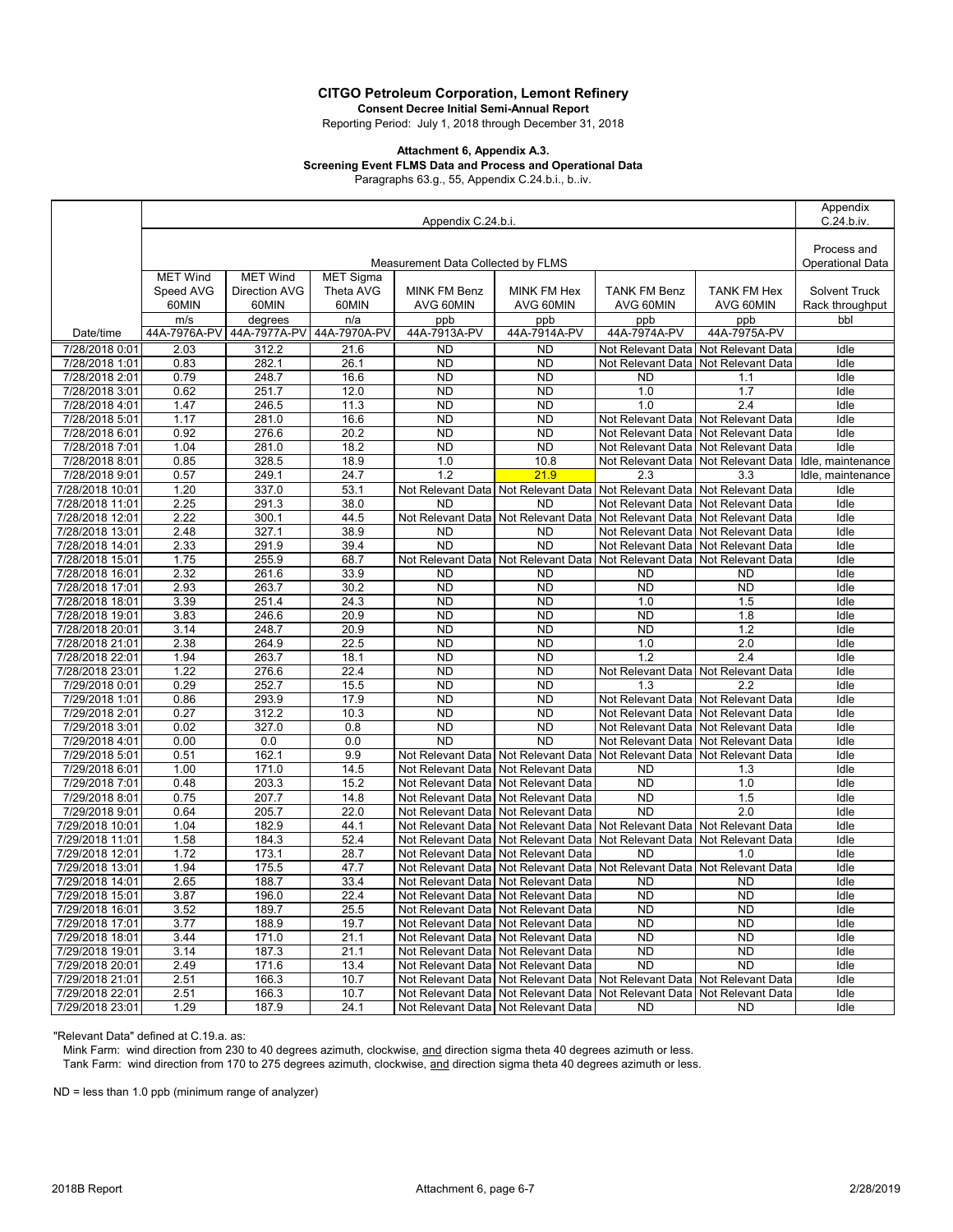**Consent Decree Initial Semi-Annual Report**

Reporting Period: July 1, 2018 through December 31, 2018

#### **Attachment 6, Appendix A.4**

**Narrative Description of Infrared Gas-Imaging Camera Gas-Imaging**

Paragraphs 63.g., 55, Appendix C.24.b.ii.

| Camera operator            | Desmond Keller                                                                                                                     |  |  |  |
|----------------------------|------------------------------------------------------------------------------------------------------------------------------------|--|--|--|
| Date                       | 7/29/2018                                                                                                                          |  |  |  |
| Time                       | 10:28                                                                                                                              |  |  |  |
| <b>Weather Conditions</b>  | Wind: S, 1.7 mph                                                                                                                   |  |  |  |
|                            | Temperature: 75 °F                                                                                                                 |  |  |  |
|                            | Relative Humidity: 6%                                                                                                              |  |  |  |
|                            | Precipitation: Negligible                                                                                                          |  |  |  |
| Process Units tanks imaged | Unit 338 (Solvent Truck Rack                                                                                                       |  |  |  |
| Summary of results         | No emissions were observed during Infrared (IR) Gas-Imaging                                                                        |  |  |  |
|                            | Camera gas imaging.                                                                                                                |  |  |  |
|                            | As no emissions were observed during the gas imaging, no<br>infrared recordings are included (pursuant to Appendix<br>C.24.b.ii.2) |  |  |  |

Field Investigation provided in Attachment 6, Appendix A.2

Infrared Recordings (C.24.b.ii.2)

Per Consent Decree Appendix C, Paragraph C.24.b.ii.2, infrared recordings of any emissions observed during gas imaging conducted pursuant to the Fence Line Monitoring Plan are to be included.

As no emissions were detected at the solvent truck rack by the gas imaging, no recordings are included.